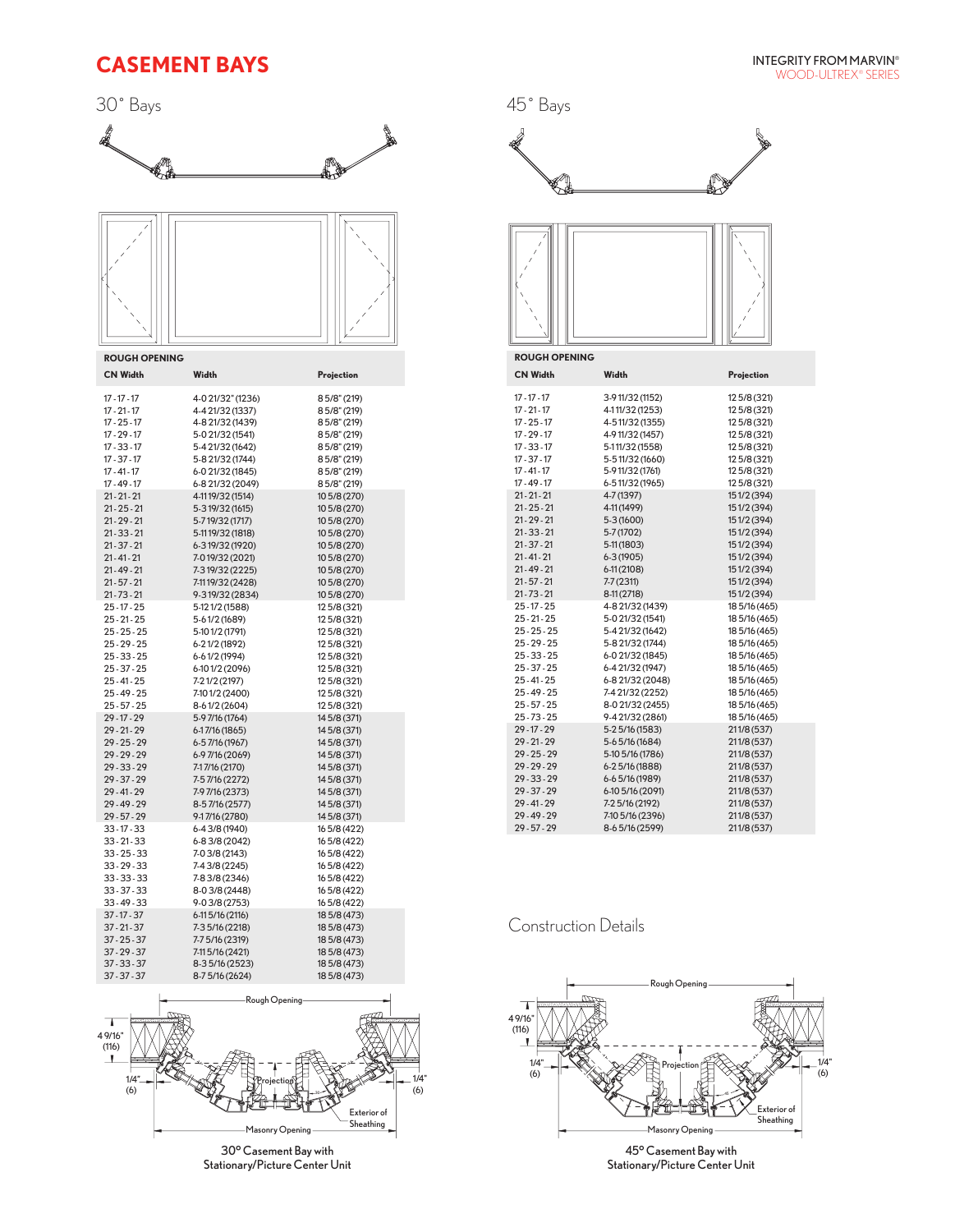# **CASEMENT BAYS/BOWS**

4 Wide Bows



| 5 Wide Bows |  |
|-------------|--|
| 4           |  |
|             |  |
|             |  |
|             |  |
|             |  |
|             |  |
|             |  |

| <b>ROUGH OPENING</b>                             |                                                                        |                                                           |
|--------------------------------------------------|------------------------------------------------------------------------|-----------------------------------------------------------|
| <b>CN Width</b>                                  | Width                                                                  | Projection                                                |
| $17 - 4W$<br>$21 - 4W$<br>$25 - 4W$<br>$29 - 4W$ | 5-515/32 (1663)<br>6-91/32 (2058)<br>8-0 9/16 (2453)<br>9-45/32 (2848) | 67/8(175)<br>81/2(216)<br>10 3/16 (259)<br>11 27/32 (301) |

| <b>ROUGH OPENING</b>   |                                  |                                 |
|------------------------|----------------------------------|---------------------------------|
| <b>CN Width</b>        | Width                            | Projection                      |
| 17 - 5W                | 6-8 5/8 (2048)                   | 101/4 (260)                     |
| $21 - 5W$<br>$25 - 5W$ | 8-33/4 (2534)<br>9-10 7/8 (3019) | 12 11/16 (322)<br>15 5/32 (385) |

| <b>BAY/BOW HEIGHT DIMENSIONS</b> |                             |  |  |
|----------------------------------|-----------------------------|--|--|
| $Unit$ #                         | <b>Rough Opening Height</b> |  |  |
| 31                               | 2-713/16 (808)              |  |  |
| 35                               | 2-1113/16 (910)             |  |  |
| 39                               | 3-313/16 (1011)             |  |  |
| 43                               | 3-713/16 (1113)             |  |  |
| 47                               | 3-1113/16 (1214)            |  |  |
| 55                               | 4-713/16 (1418)             |  |  |
| 59                               | 4-1113/16 (1519)            |  |  |
| 63                               | 5-313/16 (1621)             |  |  |
| 71                               | 5-1113/16 (1824)            |  |  |
|                                  |                             |  |  |

Details and Elevations not to scale.

For rough opening height of a Bay or Bow, add <sup>3</sup> /16" to Casement rough opening height.

## Construction Details



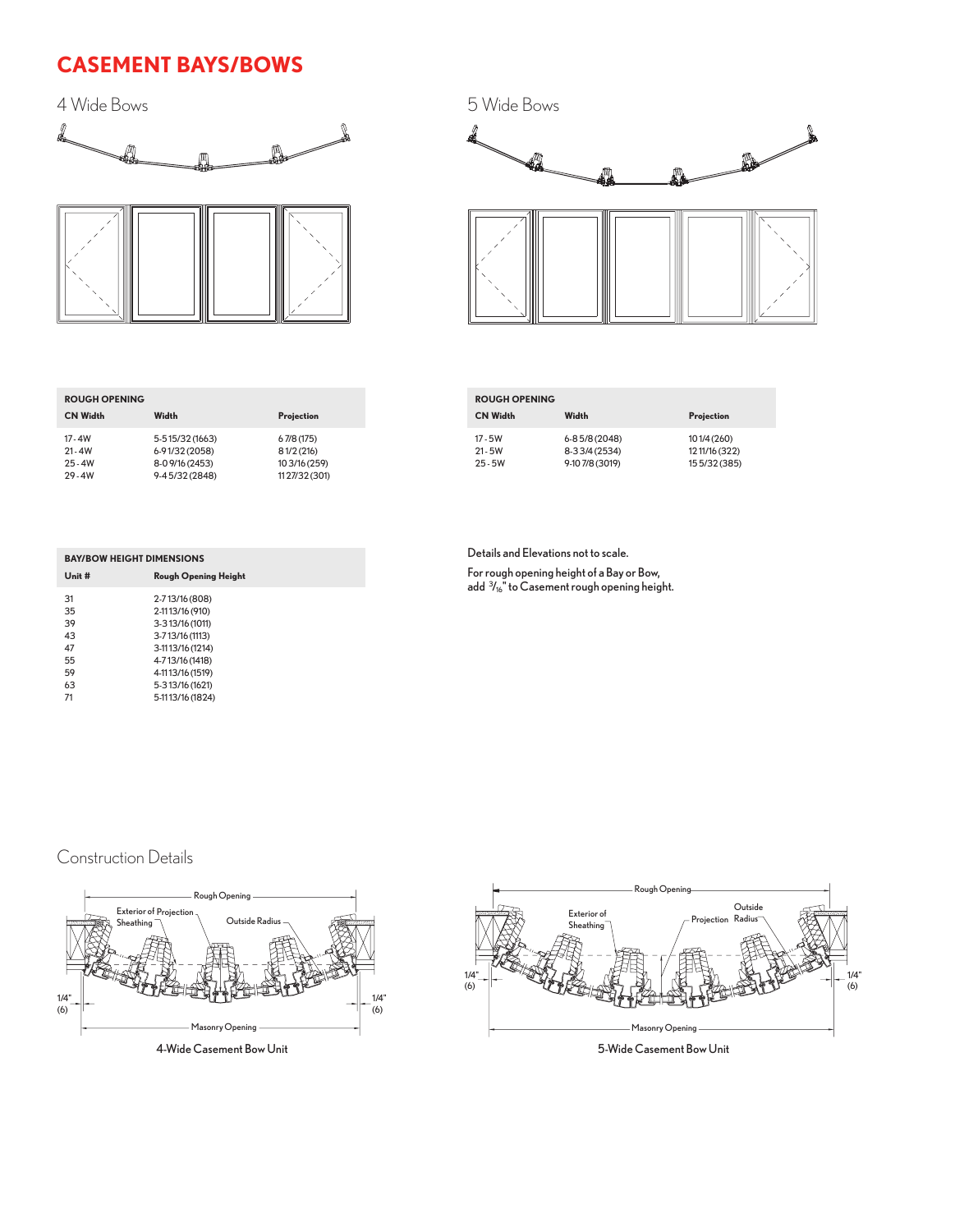## **DOUBLE HUNG BAYS**

30˚ Bay Picture Center Unit



| <b>ROUGH OPENING</b> |                  |              |
|----------------------|------------------|--------------|
| <b>CN Width</b>      | Width            | Projection   |
| $22 - 42 - 22$       | 6-1111/16 (2126) | 113/8 (289)  |
| 22 - 50 - 22         | 7-711/16 (2329)  | 113/8 (289)  |
| $22 - 54 - 22$       | 7-1111/16 (2430) | 113/8 (289)  |
| $22 - 62 - 22$       | 8-711/16 (2634)  | 113/8 (289)  |
| $26 - 42 - 26$       | 7-619/32 (2301)  | 13 3/8 (340) |
| $26 - 50 - 26$       | 8-219/32 (2504)  | 13 3/8 (340) |
| $26 - 54 - 26$       | 8-619/32 (2606)  | 13 3/8 (340) |
| $26 - 62 - 26$       | 9-219/32 (2809)  | 13 3/8 (340) |
| 30 - 42 - 30         | 8-117/32 (2477)  | 15 3/8 (391) |
| $30 - 50 - 30$       | 8-917/32 (2680)  | 15 3/8 (391) |
| $30 - 54 - 30$       | 9-117/32 (2782)  | 15 3/8 (391) |
| $32 - 38 - 32$       | $8-1(2464)$      | 16 3/8 (416) |
| $32 - 42 - 32$       | $8-5(2565)$      | 16 3/8 (416) |
| $32 - 50 - 32$       | $9-1(2769)$      | 16 3/8 (416) |
| 34 - 42 - 34         | 8-815/32 (2654)  | 17 3/8 (441) |
| 34 - 50 - 34         | 9-415/32 (2857)  | 17 3/8 (441) |
| $36 - 42 - 36$       | 8-1115/16 (2742) | 18 3/8 (467) |
| 38-42-38             | 9-33/8 (2829)    | 19 3/8 (492) |

| <b>BAY HEIGHT DIMENSIONS</b> |                             |              |  |
|------------------------------|-----------------------------|--------------|--|
| <b>Double Hung Unit</b>      | <b>Rough Opening Height</b> | Picture Unit |  |
| 36                           | 3-111/16 (957)              | N/A          |  |
| 40                           | 3-511/16 (1059)             | N/A          |  |
| 44                           | 3-9 11/16 (1160)            | 44           |  |
| 48                           | 4-111/16 (1262)             | 48           |  |
| 52                           | 4-511/16 (1364)             | 52           |  |
| 56                           | 4-9 11/16 (1465)            | 56           |  |
| 60                           | 5-111/16 (1567)             | 60           |  |
| 64                           | 5-511/16 (1668)             | 64           |  |
| 68                           | 5-911/16 (1770)             | 68           |  |
| 72                           | 6-111/16 (1872)             | N/A          |  |
| 76                           | 6-5 11/16 (1973)            | N/A          |  |

## Construction Details







| <b>ROUGH OPENING</b> |                   |              |
|----------------------|-------------------|--------------|
| <b>CN Width</b>      | Width             | Projection   |
| $22 - 22 - 22$       | 5-3 11/16 (1618)  | 113/8 (289)  |
| $22 - 26 - 22$       | 5-711/16 (1719)   | 113/8 (289)  |
| 22 - 30 - 22         | 5-11 11/16 (1821) | 113/8 (289)  |
| $22 - 32 - 22$       | 6-111/16 (1871)   | 113/8 (289)  |
| 22 - 34 - 22         | 6-311/16 (1922)   | 113/8 (289)  |
| $22 - 36 - 22$       | 6-5 11/16 (1973)  | 113/8 (289)  |
| $22 - 38 - 22$       | 6-711/16 (2024)   | 113/8 (289)  |
| $22 - 42 - 22$       | 6-1111/16 (2126)  | 113/8 (289)  |
| $26 - 26 - 26$       | 6-219/32 (1895)   | 13 3/8 (340) |
| $26 - 30 - 26$       | 6-619/32 (1996)   | 13 3/8 (340) |
| $26 - 32 - 26$       | 6-819/32 (2047)   | 13 3/8 (340  |
| $26 - 34 - 26$       | 6-10 19/32 (2098) | 13 3/8 (340) |
| $26 - 36 - 26$       | 7-019/32 (2149)   | 13 3/8 (340) |
| $26 - 38 - 26$       | 7-219/32 (2199)   | 13 3/8 (340) |
| $26 - 42 - 26$       | 7-619/32 (2301)   | 13 3/8 (340) |
| 30 - 30 - 30         | 7-117/32 (2172)   | 15 3/8 (391) |
| $30 - 32 - 30$       | 7-317/32 (2223)   | 15 3/8 (391) |
| 30-34-30             | 7-517/32 (2274)   | 15 3/8 (391) |
| $30 - 36 - 30$       | 7-717/32 (2325)   | 15 3/8 (391) |
| $30 - 38 - 30$       | 7-917/32 (2376)   | 15 3/8 (391) |
| $30 - 42 - 30$       | 8-117/32 (2477)   | 15 3/8 (391) |
| $32 - 22 - 32$       | $6-9(2057)$       | 16 3/8 (416) |
| $32 - 26 - 32$       | 7-1(2159)         | 16 3/8 (416) |
| $32 - 30 - 32$       | $7-5(2261)$       | 16 3/8 (416) |
| $32 - 32 - 32$       | 7-7 (2311)        | 16 3/8 (416) |
| 32-34-32             | 7-9 (2362)        | 16 3/8 (416) |
| $32 - 36 - 32$       | 7-11 (2413)       | 16 3/8 (416) |
| 32-38-32             | $8-1(2463)$       | 16 3/8 (416) |
| 32-42-32             | $8-5(2565)$       | 16 3/8 (416) |
| 34 - 32 - 34         | 7-10 15/32 (2400) | 17 3/8 (441) |
| 34 - 34 - 34         | 8-015/32 (2450)   | 17 3/8 (441) |
| 34 - 36 - 34         | 8-215/32 (2501)   | 17 3/8 (441) |
| 34 - 38 - 34         | 8-415/32 (2552)   | 17 3/8 (441) |
| 34 - 42 - 34         | 8-815/32 (2654)   | 17 3/8 (441) |
| $36 - 32 - 36$       | 8-115/16 (2487)   | 18 3/8 (467) |
| $36 - 36 - 36$       | 8-515/16 (2589)   | 18 3/8 (467) |
| $36 - 38 - 36$       | 8-715/16 (2640)   | 18 3/8 (467) |
| $36 - 42 - 36$       | 8-1115/16 (2742)  | 18 3/8 (467) |
| 38-32-38             | $8-5(2575)$       | 19 3/8 (492) |
| 38-38-38             | 8-113/8 (2727)    | 19 3/8 (492) |
| 38-42-38             | 9-33/8 (2829)     | 19 3/8 (492) |



30° Bay with Picture Center Unit Jamb 30° Bay with Operator Center Unit Jamb